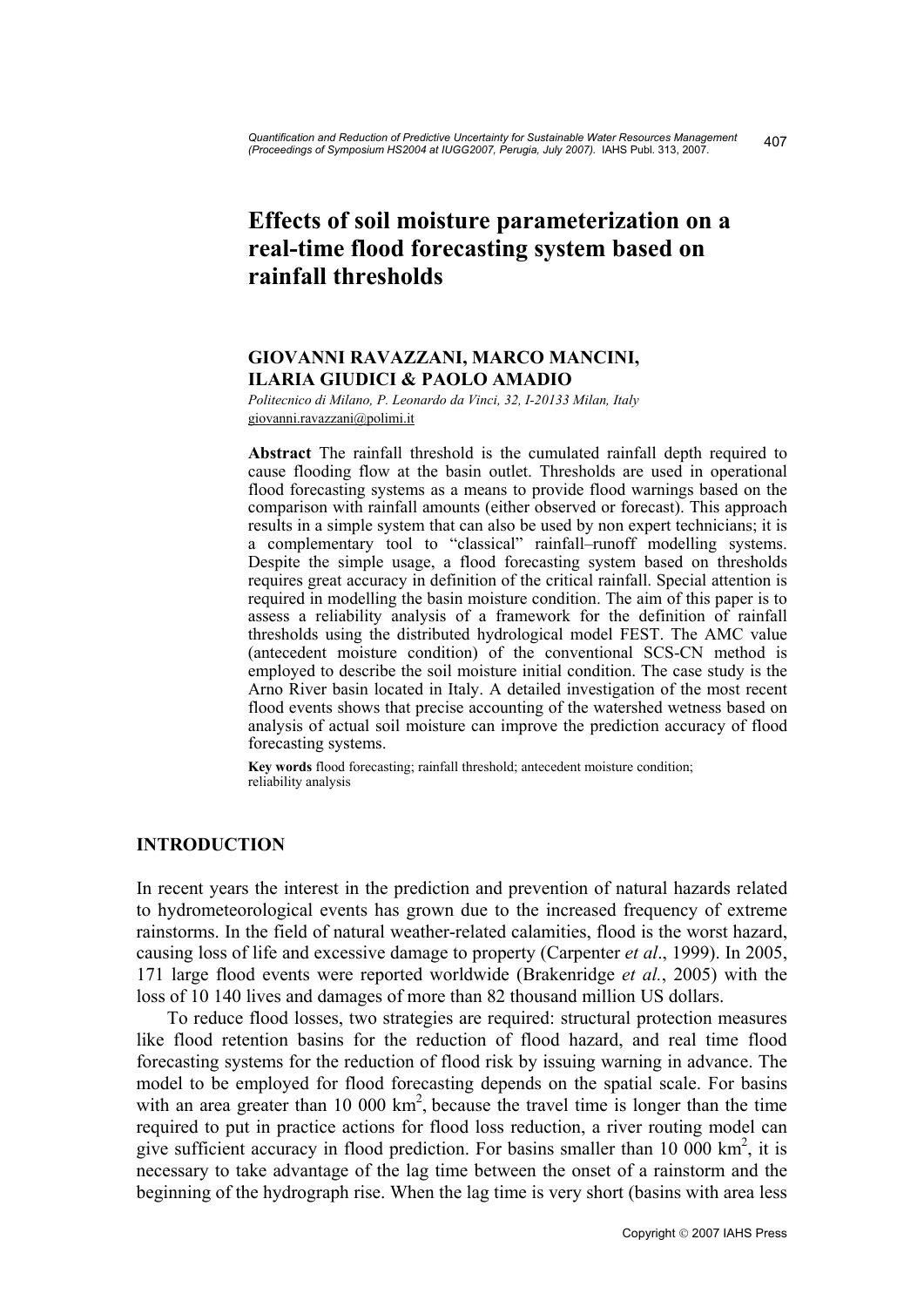than 1000  $\text{km}^2$ ), in order to extend the forecasting horizon, a rainfall predictor is required (Lardet & Obled, 1994; Brath *et al.*, 1988). In small to middle-sized basins, the usual approach is to transform the rainfall into runoff using hydrological models in online mode. For this purpose, in recent years sophisticated continuous hydrological models including complex land surface sub-models have been developed.

 An alternative approach operates in offline mode with the *a priori* knowledge of the rainfall patterns which generate flood events. The flood forecasting system requires the definition of the rainfall thresholds, a means to provide warnings based on the comparison with rainfall amounts (either observed or forecast). The rainfall thresholds are commonly used for the prediction and prevention of natural hazards related to hydrometeorological events both in the context of landslide hazard forecasting (Crosta & Frattini, 2000) and of flood prediction (Carpenter *et al.*, 1999; Reed *et al.*, 2002; Martina *et al.*, 2006).

 The goal of this paper is to assess a reliability analysis of a framework for the definition of rainfall thresholds for a flood forecasting system. The system's performance with different approaches to describe watershed wetness is evaluated. The case study is the River Arno, in Italy.

#### **FRAMEWORK FOR THE RAINFALL THRESHOLDS ESTIMATION**

The rainfall threshold for flood forecasting is defined as the cumulated rainfall depth causing flooding flow at the basin outlet. As a consequence, for the estimation of rainfall thresholds, solution of the inverse hydrological problem is needed. The traditional problem of hydrological research is the modelling of the transformation of rainfall into runoff; here the aim is, on the contrary, to define the amount of rainfall which produces a given flooding discharge.

 For this work the distributed conceptual hydrological model FEST98 (Mancini, 1990; Montaldo *et al.*, 2002, 2004, 2007) was employed. The FEST98 model is composed of two modules. The first module computes the direct runoff (*Q*) for each cell according to the SCS-CN method (US Department of Agriculture Soil Conservation Service, 1985):

$$
Q = \frac{(P - I_a)^2}{(P - I_a + S)}
$$
 (1)

where *P* is total precipitation,  $I_a$  is initial abstraction, and *S* is potential maximum retention. The second module computes the flow routing to the outlet using the Muskingum-Cunge method in its nonlinear form with the time-variable celerity (Ponce & Chaganti, 1994). For a detailed description of the model refer to Montaldo *et al.*, 2007.

 For the solution of the inverse hydrological problem, different sources of variability are considered. The first source of variability can be found in the rainfall rate, considered as varying among three characteristic hyetographs: constant, linear increasing and linear decreasing rate. The second source of variability is the soil moisture condition prior to the storm event (AMC). Following USDA-SCS guidelines, AMC is categorized into three levels according to the five-day antecedent rainfall: AMC I (dry), AMC II (normal) and AMC III (wet).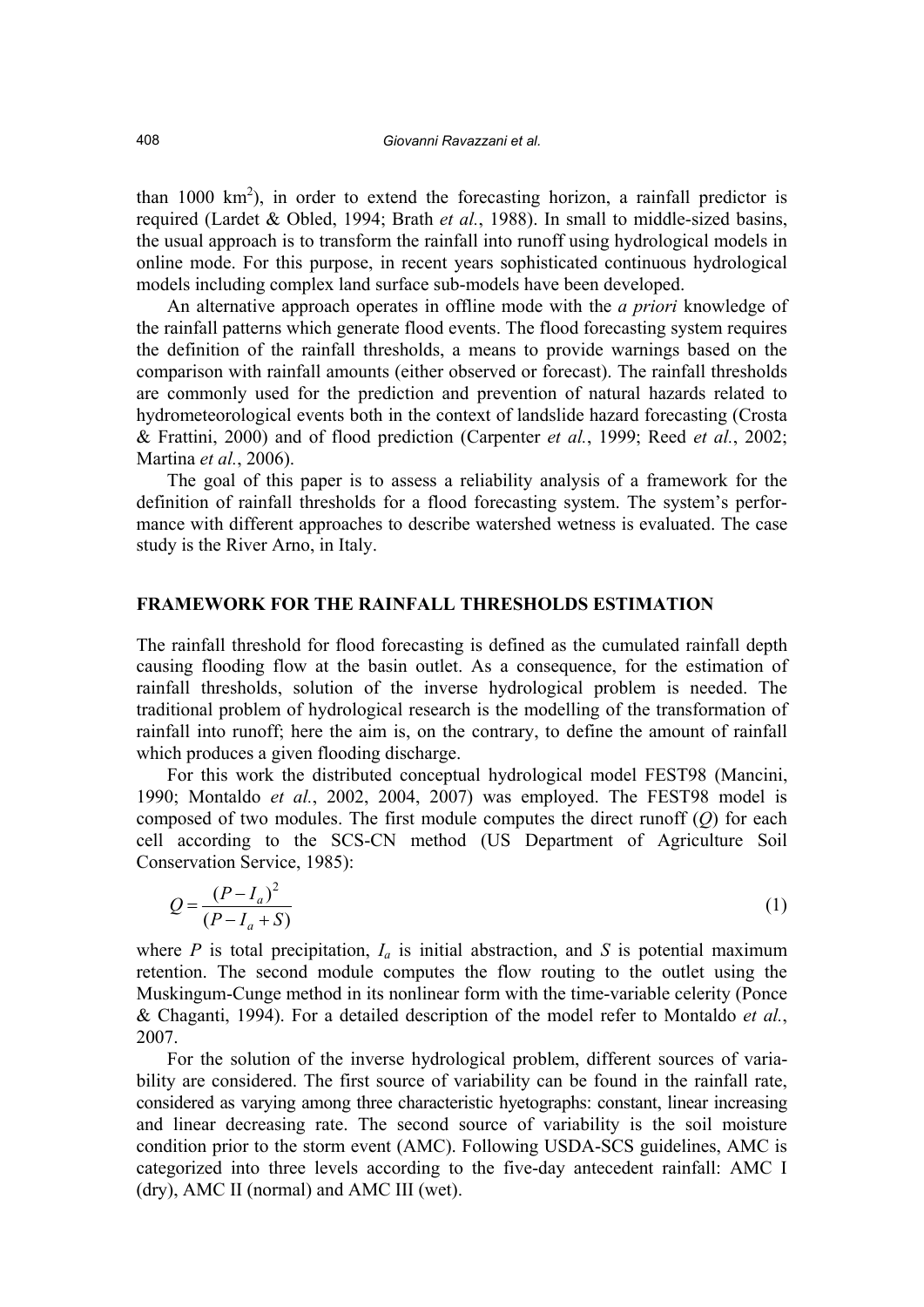Soil moisture condition is the most sensitive factor in estimating thresholds. It is recognized to have a key role in the field of flood prediction (Rosso, 1994; Montaldo *et al.*, 2007). An alternative to the classical SCS approach is to use the actual soil moisture as a watershed wetness index. Such a method has been implemented in the AnnAGNPS model (Bingner & Theurer, 2005). It is possible to continue to use equation (1) for runoff evaluation where *S* becomes a continuous function of the actual soil moisture:

$$
S = S_I \cdot \left\{ 1 - \left[ \frac{\varepsilon}{\varepsilon + \exp(W_I - W_{II} \cdot \varepsilon)} \right] \right\}
$$
 (2)

with:

$$
W_{II} = 2 \cdot \left[ \ln \left( \frac{0.5}{1 - \frac{S_{II}}{S_I}} - 0.5 \right) - \ln \left( \frac{1}{1 - \frac{S_{III}}{S_I}} - 1 \right) \right]
$$
(3)  

$$
W_{I} = \ln \left[ \frac{1}{1 - \left( \frac{S_{III}}{S_I} \right)} - 1 \right] + W_{II}
$$
(4)

where  $S_I$  is *S* evaluated for AMC I,  $S_{II}$  is *S* evaluated for AMC II,  $S_{III}$  is *S* evaluated for AMC III, and ε *is* degree of saturation.

 After FEST98 is calibrated on the observed runoff data, for each moisture condition, hyetograph type and duration, the threshold value is estimated. The solution (critical rainfall) is found according to an iterative trial and error procedure based on a numerical optimization method (Brent, 1973). Figure 1 shows an example of the resulting thresholds with constant rainfall rate for a section of the River Arno. The different thresholds of AMC I, AMC II, AMC III and  $\varepsilon = 0.2, 0.4, 0.6, 0.8$  are represented. The AMC I corresponds to  $\varepsilon = 0$  and the AMC III corresponds to  $\varepsilon = 1$ .

# **THE CASE STUDY: THE ARNO RIVER BASIN**

The framework for the estimation of rainfall thresholds was applied to the Arno River basin in Italy. The greater part of this basin (98%) is located in the Tuscany Region, the remainder in the Umbria Region. The total drainage area is 8 228 km<sup>2</sup>. The Arno River originates from the Falterona Mountain at 1385 m a.m.s.l. After flowing for 60 km generally in a northwesterly direction, the river receives its first important tributary, the Chiana channel. It then changes course and takes a path to the Tirrenian Sea. The total flow path is 241 km. The climate is temperate and generally characterized by extreme rainfall events in spring and autumn. On 4 November 1966, one of the major flood events was recorded: at the section of Nave di Rosano a discharge of  $3540 \text{ m}^3$ /s was observed (recurrence interval greater than 200 years). The high rainfall intensity was positioned on the north part of the basin, the Sieve River and the upper Arno River. The cumulative rainfall in 24 hours was 130 mm over the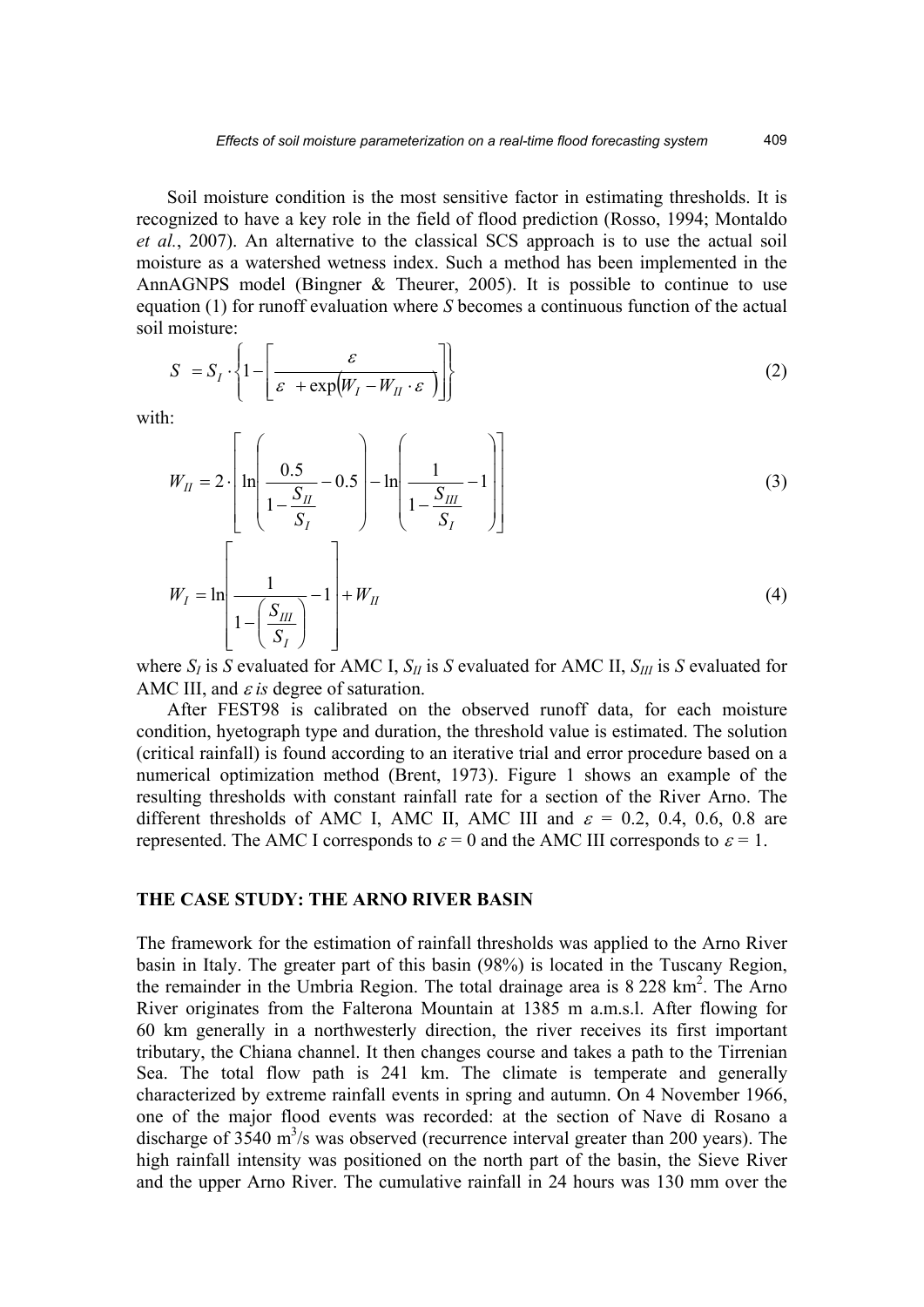

 **Fig. 1** Rainfall thresholds computed for the Rignano cross-section, on the River Arno, Italy. Solid lines show thresholds estimated for the three levels of AMC following classical SCS-CN guidelines. Dotted lines show thresholds estimated according to the alternative approach as a function of the 0.2, 0.4, 0.6, 0.8 soil degree of saturation.



**Fig. 2** Location of the 15 sections on the River Arno basin, in Italy, where rainfall thresholds have been estimated.

sub-basin of Nave di Rosano, 180 mm over Subbiano and 200 mm over Pontassieve. With the aim of flood risk reduction, the *Autorità di Bacino del fiume Arno* (the River Basin Authority), has started the development of a real-time flood forecasting system called ARTU. In this framework, rainfall thresholds were evaluated for 15 sections located on the Arno River and its tributaries Sieve, Ombrone and Bisenzio (Fig. 2).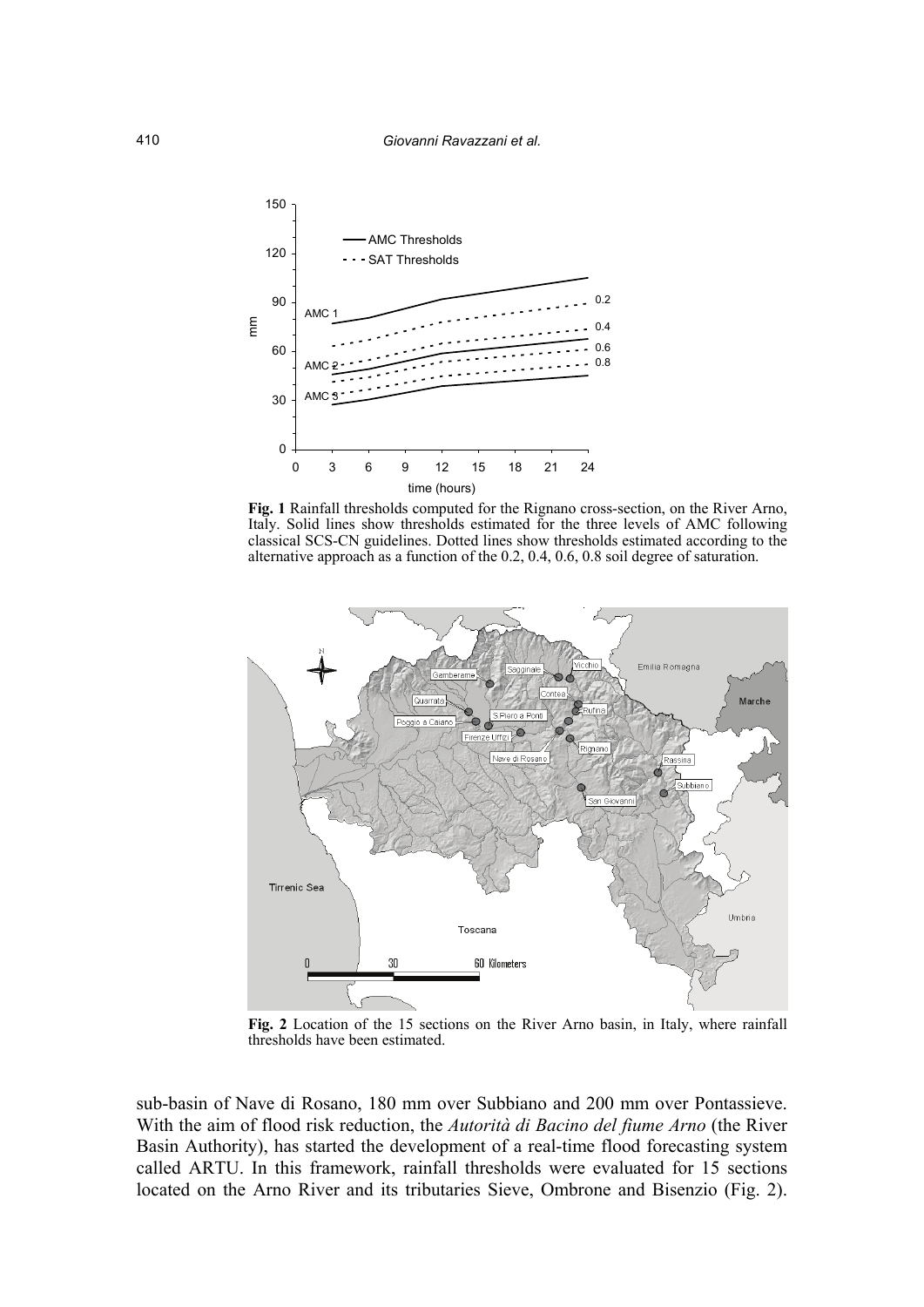The flooding discharge at the critical sections is characterized by a recurrence interval of two years. The area of the sub-basins varies from a minimum of  $151 \text{ km}^2$  for Gamberame to a maximum of  $4267 \text{ km}^2$  for Firenze. The time of concentration varies in the range 4–35 hours.

 For this study, rainfall and river discharge observations with an hourly step were available for nine years from 1992 to 2000. Measures of discharge were available for the section of Subbiano, Nave di Rosano, Pontassieve, S. Piero a Ponti and Poggio a Caiano. For the other sections, discharge data were not available or they were not validated. For the period from June to September 2006 hourly temperature observations were also available.

#### **RELIABILITY ANALYSIS**

For this work the thresholds based on the classical AMC concept with three categories (called AMC thresholds in the following) were investigated. The reliability analysis was based on the hourly time series of observed rainfall and river discharge data. Rainfall data were averaged over the sub-basins with the Thiessen polygon method. From the rainfall–discharge continuous time series, only the events which overtopped a significant discharge were extracted. For each event, the AMC class was evaluated by summing the rainfall of the prior five days. Cumulated rainfall was compared to the threshold which, for a given AMC class, is variable as a function of time and hyetograph type.

 In order to test the reliability of rainfall thresholds for flood prediction on the Arno River basin, following the meteorological practice (Mason & Graham, 1999), a framework based on contingency tables was used. These contingency tables indicate the quality of a forecast system by considering its ability to anticipate correctly the occurrence or non-occurrence of predefined events that are expressed in binary terms. A warning, *W*, is defined as a forecast of an occurring event, *E* (Table 1). The number, *n,* of total observations consists of the occurred events *e*, and the non-events *e′*; the total number of warnings is *w*, and the number of no-warnings is *w′*. The following outcomes are defined: (1) a hit, if an event occurred and the warning was provided (*h* is the number of hits); (2) a false alarm, if an event did not occur but the warning was provided (*f* is the number of false alarms); (3) a miss, if an event occurred but the warning was not provided (*m* is the number of misses); (4) a correct rejection, if an event did not occur and the warning was not provided (*c* is the number of correct rejections); (5) a delayed hit, if an event occurred and a warning was provided later (*d* is the number of delayed hits).

 Forecasts Observations Warning (*W*) No warning (*W*<sup> $\prime$ </sup>) Total Event  $(E)$  *h* m e

**Table 1** Two-by-two contingency table for verification of a threshold-based forecasting system.

Non-event  $(E')$  *f* c e<sup>'</sup> Total *w w' n*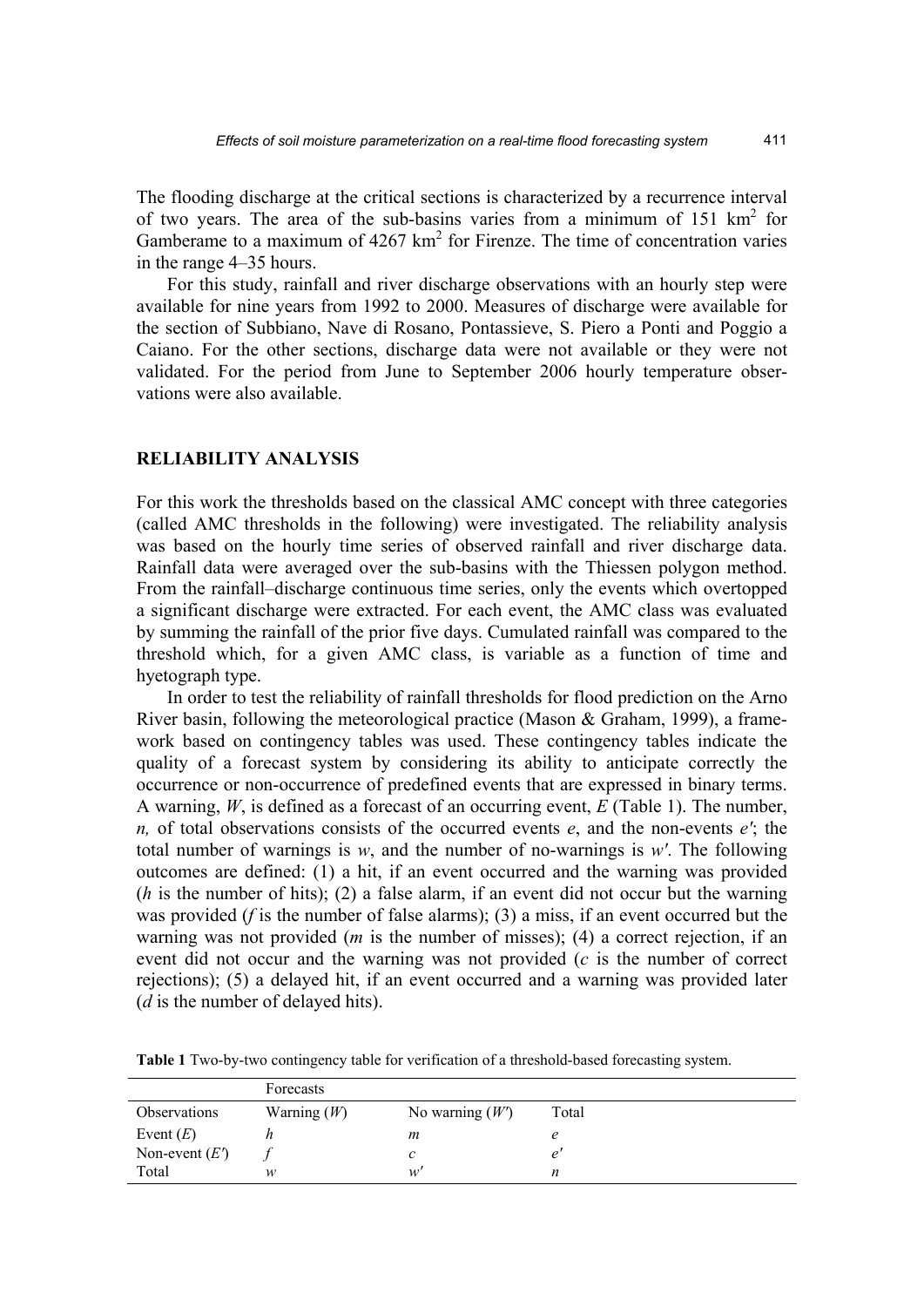| Outcome                 | River section:<br>Nave di Rosano | Subbiano | Pontassieve S. Piero a Ponti | Poggio a Caiano |
|-------------------------|----------------------------------|----------|------------------------------|-----------------|
| Hit(h)                  |                                  |          |                              |                 |
| False alarm $(f)$       |                                  |          |                              |                 |
| Miss(m)                 |                                  |          |                              |                 |
| Correct reject. $(c)$ 8 |                                  |          |                              |                 |
| Delayed hit $(d)$       | $\theta$                         |          |                              |                 |
| Total $(n)$             |                                  |          |                              |                 |

**Table 2** Results for reliability analysis at the main river sections on the River Arno basin.

**Table 3** indexes for the evaluation of the skill of the forecasting system for the River Arno basin based on rainfall thresholds.

| Index      | River section:<br>Nave di Rosano | Subbiano |       | Pontassieve S. Piero a Ponti Poggio a Caiano |  |
|------------|----------------------------------|----------|-------|----------------------------------------------|--|
| POD        | 0.667                            | 0.667    | 0.800 | $\,$                                         |  |
| FAR        | 0.111                            | 0.250    | 0.063 | 0.250                                        |  |
| <b>CSI</b> | 0.615                            | 0.545    | 0.759 |                                              |  |
| <b>CPI</b> | 0.833                            | 0.647    | 0.826 | 0.750                                        |  |

 The skill of the forecasting system can be represented on the basis of the probability of detection (POD) defined as  $h/(h + m)$ , the false alarm ratio (FAR) defined as  $f/(f + c)$ , the critical success index (CSI) defined as  $1/[1/(1 - FAR) + (1/POD) - 1]$ and the correct performance index (CPI) defined as  $(c + h)/n$ .

 The results of the reliability analysis are shown in Table 2. In nine years the total number of observations (significant occurrences) is greater than 10, except for the Poggio a Caiano section where the number of significant events is four. Table 3 shows the system performs quiet well on all five river sections. The POD results are greater than FAR, except for the S. Piero a Ponti section. In fact, because of the lack of events exceeding the critical discharge, in that section FAR is not definable. Also the result for Poggio a Caiano is a bit distorted, as only one event has exceeded the critical discharge. The correct performance index, a measure of the overall performance of the system, gives results greater than  $75\%$ , except for the Subbiano section where CPI = 0.647. But, if we consider that the system receives rainfall forecasts 48–72 hours in advance, it is logical to suppose that the delayed hits reduce to zero in real time operational configuration. As a consequence, the CPI becomes 0.765 for the Subbiano section and 0.913 for Pontassieve.

#### **THE 17 SEPTEMBER 2006 FLOOD EVENT**

Flood events usually occur on the River Arno basin in spring and more frequently in autumn. One of the most recent floods was reported during September 2006. The summer of 2006 was dry. It was characterized by some rare and localized convective phenomena with a total precipitation of 110 mm observed from June to 14 September 2006. During the night between Saturday 16 September 2006 and Sunday 17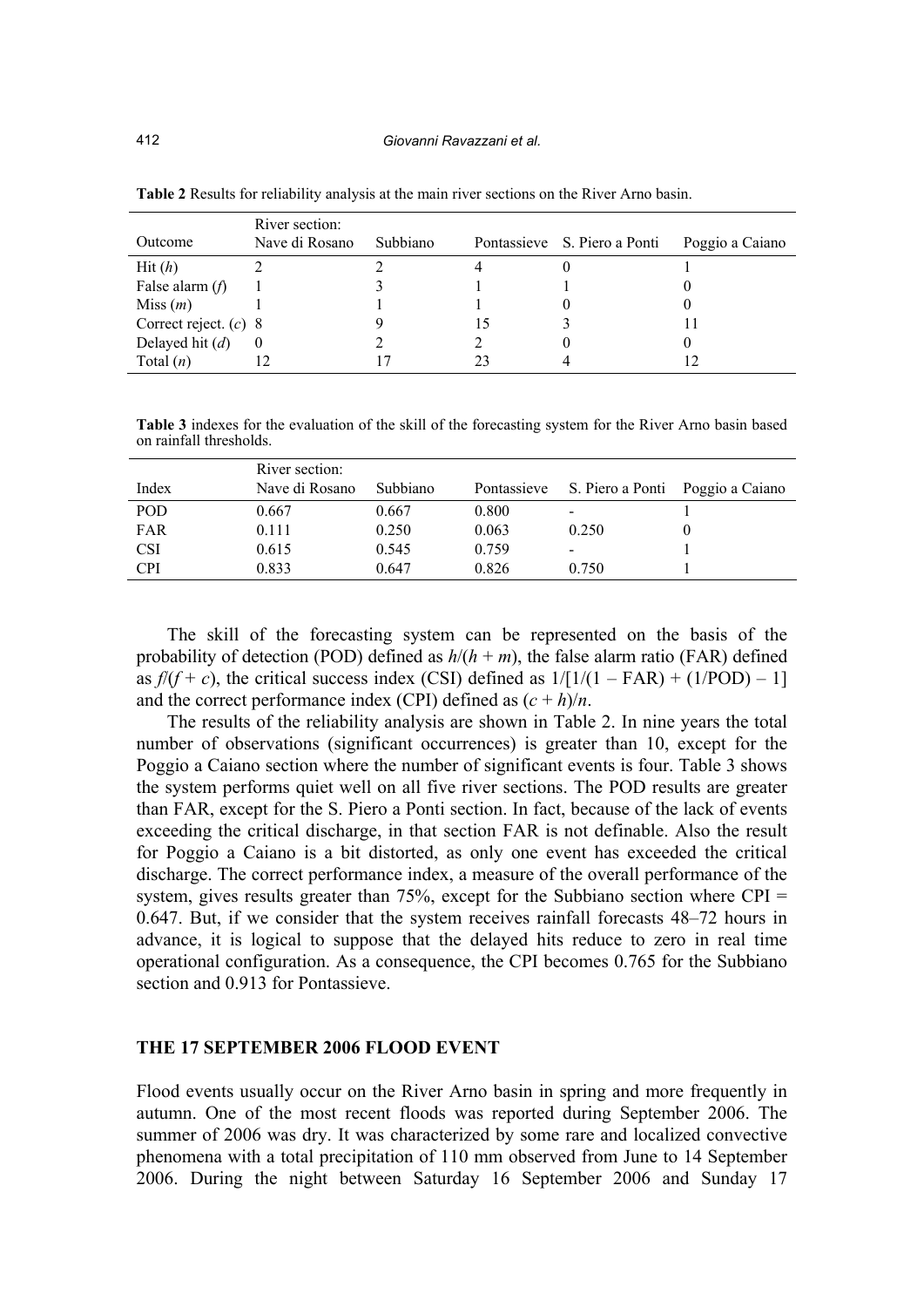September 2006, heavy rainfall was recorded over the entire Arno River basin. The greater intensity was on the southeast part, the Chiana tributary. The raingauge at Pratomagno, Chiana sub basin, recorded a 15-hour rainfall of 180 mm. The cumulative rainfall measured in 20 hours on the basin of Nave di Rosano was 73 mm (recurrence interval estimated to be about 10 years). As a result of the intense rainfall, flooding occurred in a less severe way than expected. The observed peak flow of the Arno River at Rignano was 600 m<sup>3</sup>/s (the flood warning is 900 m<sup>3</sup>/s) with a recurrence time interval less than two years. Actually some responsibility for peak reduction was due to two flood retention basins, Levane and La Penna, located just upstream of the S. Giovanni Valdarno section; at the time of writing, data for the two reservoirs are not available, so a quantitative analysis of their effects on the hydrograph is impossible.

 Figure 3 shows the behaviour of the thresholds-based flood forecasting system at the Nave di Rosano, Rignano and S. Giovanni Valdarno sections. The jumps in the threshold are due to the change in hyetograph type. During the antecedent days, the rainfall was enough to set the AMC to wet condition. The cumulated rainfall met the AMC threshold so issuing a warning. In all the other sections, where the cumulated rainfall was less, no warning was issued. The results in the three sections mentioned above can be regarded as false alarms, as the peak discharge remained less than the flood warning flow.

 Better results can be obtained by using the thresholds based on soil saturation (called SAT thresholds in the following). In fact, the rainfall of the previous days was not enough to actually saturate the soil moisture as indicated by AMC, because of the scarcity of precipitation in the preceding dry season and the significant evaporation rate due to high temperatures recorded in September.

 To use the SAT thresholds, a method to estimate average basin soil moisture is required. One possible solution is to retrieve information from satellite observations (Caschili *et al.*, 2003). In this work we estimated the soil moisture by simulating the hydrological balance of the Arno River basin for the period from June 2006 to the beginning of the flood event. The period is considered long enough to remove the influence of the initial condition. The distributed model FEST was modified to



**Fig. 3** Results of the monitoring of the 17 September 2006 flood event at the sections: Nave di Rosano (a), Rignano (b), S. Giovanni Valdarno (c). Cumulated rainfall (solid grey line) is compared to AMC threshold (solid black line) and SAT threshold (dotted black line).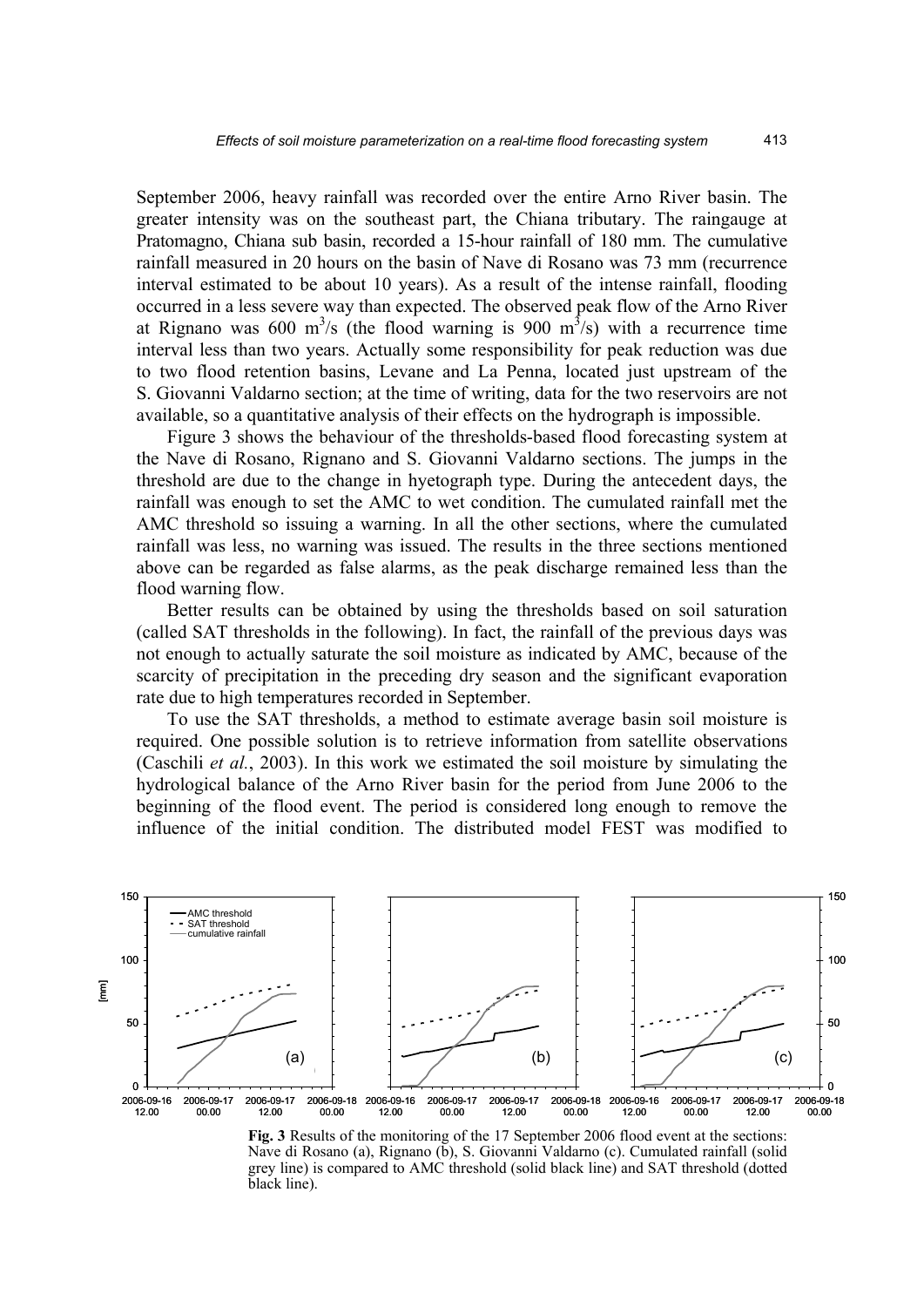

**Fig. 4** Soil moisture dynamic (thin black line) simulated by means of FEST for the sub-basins of Nave di Rosano (a), Rignano (b), and S. Giovanni Valdarno (c). Vertical dotted grey line points out the beginning of the event.

simulate the soil moisture of each cell at an hourly time step, starting from an initial condition, by computing the mass conservation law for a single fixed soil layer:

$$
\theta_{t+1} = \theta_t + \frac{(P - Q_{S_t} - D - ET)}{Z}
$$
\n(5)

where  $\theta_{t+1}$  and  $\theta_t$  are the soil moisture at  $t + 1$  and  $t$  time, respectively,  $P =$  precipitation,  $Q_{S}$  = runoff estimated from equation (1) on the basis of *S* calculated as function of  $\theta$ ,  $D =$  downward drainage,  $ET =$  evapotranspiration, and  $Z =$  soil depth. Drainage is evaluated as actual hydraulic conductivity, a function of soil moisture (Brooks & Corey, 1966). Evapotranspiration is evaluated from the potential rate (Hargreaves  $\&$ Samani, 1982) as a linear function of soil moisture (details in Montaldo *et al.*, 2003).

 The basin soil moisture dynamics are shown in Fig. 4. The average degree of soil saturation at the beginning of the rainstorm approximates the value of 0.4–0.5 in all the three sub-basins. Rainfall thresholds for that value are closer to the AMC II than the AMC III condition (Fig. 2). In fact, from Fig. 3 it is seen that, when using SAT thresholds, warning are not issued at Nave di Rosano, while, at the sections of Rignano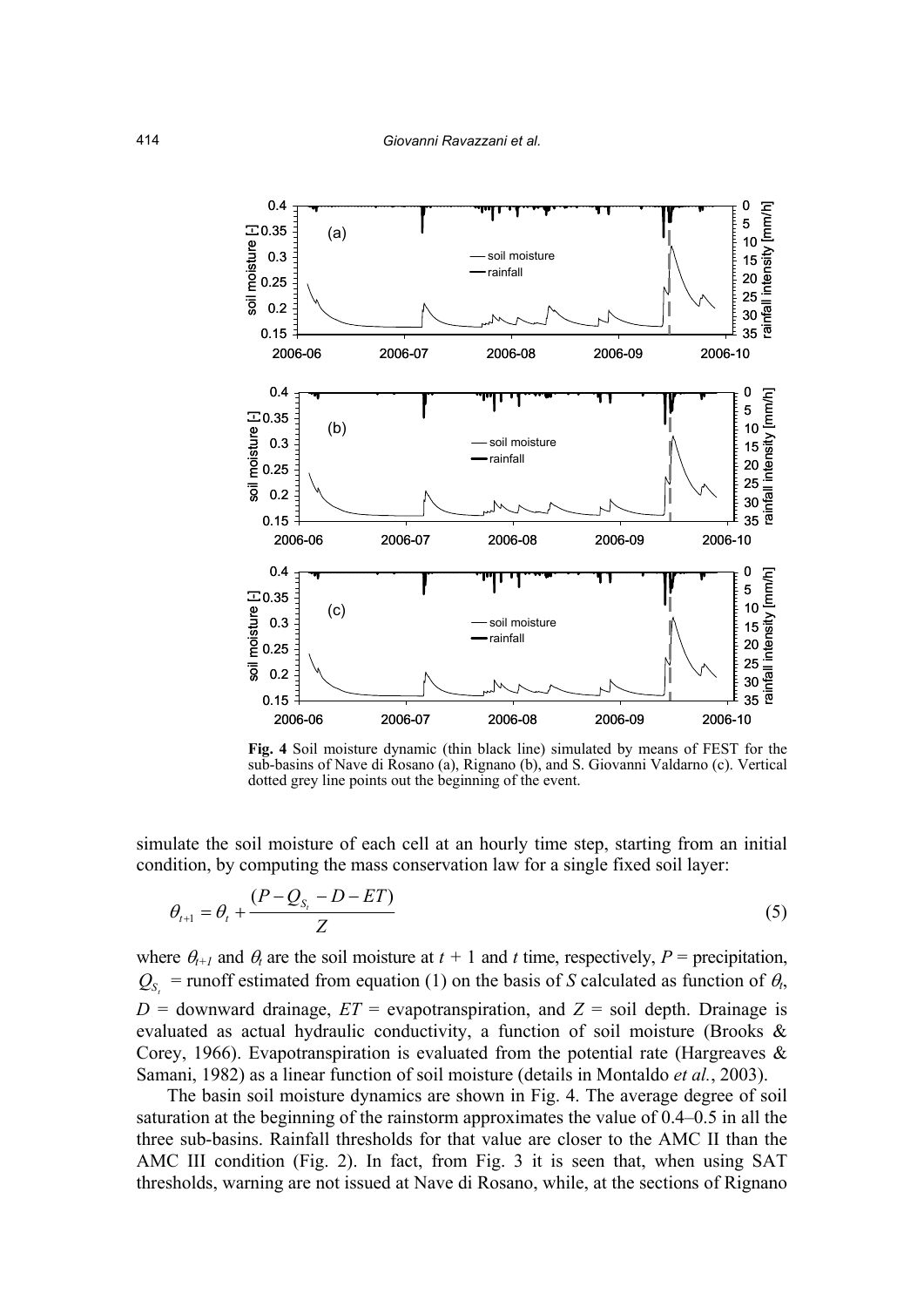and S. Giovanni Valdarno, cumulated rainfall is just enough to intercept the SAT threshold.

## **CONCLUSIONS**

The paper presents a method for the estimation of rainfall thresholds based on the solution of the inverse hydrological problem. Application of the warning system to the historical flood events on the Arno River basin showed a high degree of reliability. However, in the most recent flood event on the Arno River basin, a false alarm was issued at three sections. The error is due to an incorrect estimation of the basin wetness index. The SCS method, which distinguishes three AMC categories only on the basis of past precipitation, is unsuitable if evapotranspiration has a key role in the soil moisture dynamics. The use of actual soil moisture as a basin wetness index, in conjunction with a method for estimation of soil moisture at the beginning of the rainstorm, leads to an improved result.

 The next step will be to extend the reliability analysis of the SAT thresholds to the historical events of the River Arno basin.

**Acknowledgements** The present work was supported by the "Autorità di Bacino del Fiume Arno" and "Centro Funzionale della Regione Toscana" in the framework of the ARTU project, "Modello unico integrato per il Bacino dell'Arno". Special thanks to Sergio Paderi, Maurizio Baudone, Nicola Giordano and Francesca Caparrini from Centro Funzionale della Regione Toscana. The authors thank the anonymous reviewer for the constructive suggestions.

#### **REFERENCES**

- Bingner, R. L. & Theurer, F. D. (2005) AnnAGNPS: technical description. *US Dept Agriculture, Agricultural Research Services*.
- Brakenridge, G. R., Anderson, E. & Caquard, S. (2005) *Global Register of Major Flood Events*. Dartmouth Flood Observatory, Hanover, USA, digital media: http://www.dartmouth.edu/~floods/Archives/2005sum.htm.
- Brath, A., Burlando, P. & Rosso, R. (1988) Sensitivity analysis of real time flood forecasting to on-line rainfall predictions. In: *Natural Disasters in European Mediterranean Countries* (ed. by F. Siccardi & R. L. Bras), 469–488.
- Brent, R. P. (1973) *Algorithms for Minimization Without Derivatives*. Prentice Hall, Englewood Cliffs, New Jersey, USA.

Brooks, R. H. & Corey, A. T. (1966) Properties of porous media affecting fluid flow. *J. Irrig. Drain. Div. ASCE* **IR2**, 61–88.

Carpenter, T. M., Sperfllage, J. A., Georgakakos, K. P., Sweeney, T. & Fread, D. L. (1999) National threshold runoff estimation utilizing GIS in support of operational flash flood warning systems. *J. Hydrol.* **224**, 21–44.

- Caschili, A., Montaldo, N., Mancini, M., Albertson, J. D., Botti, P., Dessena, M. A. & Carboni, E. (2003) Surface soil moisture assimilation from ASAR imagery for root zone moisture predictions at basin scale. *Eos, Trans. Am. Geophys. Union* **84**(46), Fall Meet. Suppl., Abstract H41H-08.
- Crosta, G. B. & Frattini, P. (2000) Rainfall thresholds for triggering soil slips and debris flow. In: *Proc. EGS 2nd Plinius Conference on Mediterranean Storm, BIOS* (Cosenza, Italy), 463–487.
- Hargreaves, G. H. & Samani, Z. A. (1982) Estimating potential evapotranspiration. Tech. note. *J. Irrig. Drain. Div. ASCE*, **108**(3), 225–230.
- Lardet, P. & Obled, C. (1994) Real-time flood forecasting using a stochastic rainfall generator. *J. Hydrol.* **162**, 391–408.

Mancini, M. (1990) La modellazione distribuita della risposta idrologica: effetti della variabilità spaziale e della scala di rappresentazione del fenomeno dell'assorbimento. PhD Thesis, Politecnico di Milano, Milan, Italy (in Italian).

Martina, M. L. V., Todini, E. & Libralon, A. (2006) A Bayesian decision approach to rainfall thresholds based flood warning. *Hydrol. Earth System Sci.* **10**, 413–426.